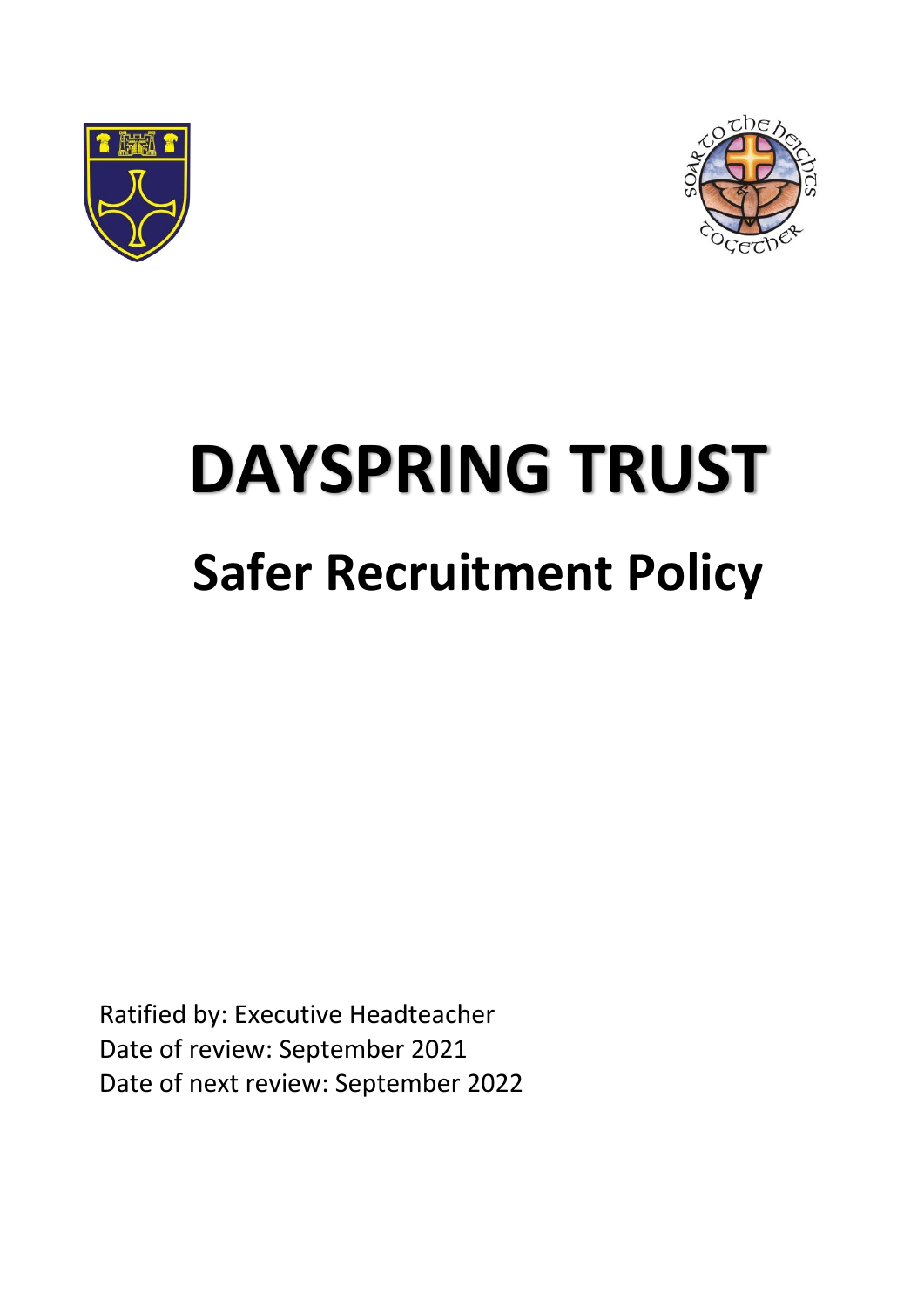The Dayspring Trust aims to serve its community by providing an education of the highest quality within the context of Christian faith and practice. It encourages an understanding of the meaning and significance of faith, and promotes Christian values through the experience it offers to all its pupils. We believe that our Christian values spring from the two great commandments, 'Love God and love your neighbour'. We seek to live this out through the power of the Holy Spirit. St Paul reminds us in Galatians 5.22-23 that the fruit of the Spirit is "Love, joy, peace, patience, kindness, goodness, faithfulness, gentleness and selfcontrol". These are also underpinned by the Old Testament injunction to "Do justly, love mercy and walk humbly with our God" Micah 6.8. These values rooted in the Christian Faith come as a package and we aim to embed them in the life of our academies in a worked out way. We recognise that at times we may highlight particular values to bring them into greater prominence within our academies and these are currently the five values of Forgiveness, Hope, Joy, Perseverance and Wisdom. We believe these values to be in accordance with British values springing from our Judeo-Christian roots. Collective worship will play a major and vital part in assisting with this process of embedding these values in the life of our academies.

The Multi Academy Trust Members and Directors are aware of their responsibilities in law and are committed to the provision of an excellent education within its academies in accordance with our Anglican foundation. This is embraced in our Dayspring Trust vision statement:

- **Forge a supportive and challenging family of academies**
- **Provide excellent education within a strong Christian community**
- **Resource our pupils for wise and generous living**

In addition, each academy also has its own distinctive mission statement, flowing out from the vision statement of the Dayspring Trust.

#### **At Ian Ramsey CE Academy:**

"Together to learn, to grow, to serve."

This is embodied in scripture:

*'Each of you should use whatever gifts you have received to serve others, as faithful stewards of God's grace in various forms.' 1. Peter 4.10*

#### **At Venerable Bede CE Academy:**

"Soar to the heights together"

This is embodied in scripture:

*'But those who hope in the Lord will renew their strength. They will soar on wings like eagles; they will run and not grow weary, they will walk and not be faint.' Isaiah 40:31*

This policy has been developed to take into consideration our ethos as well as local and national policy and guidance.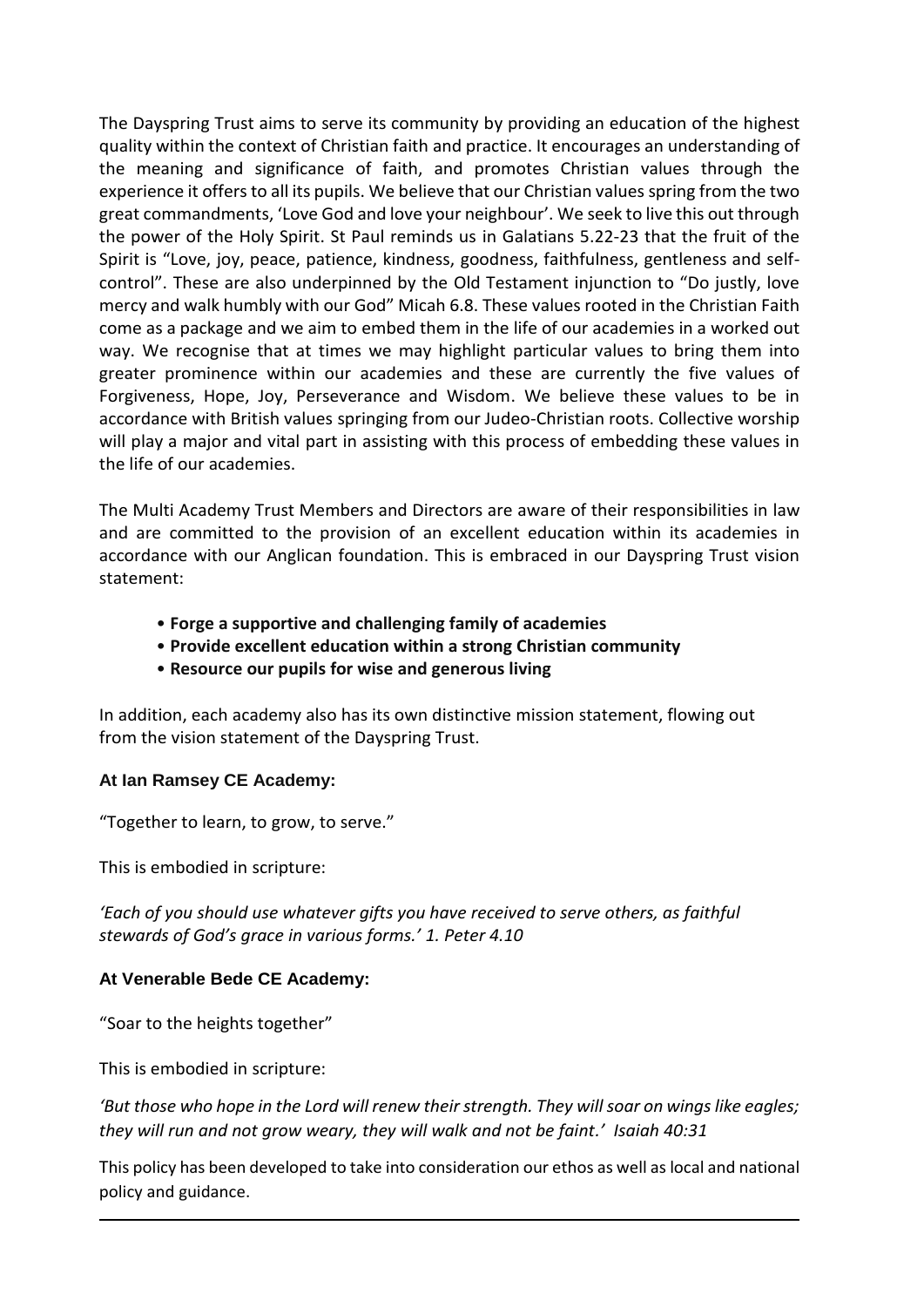#### **Introduction**

In recruiting and selecting staff, The Dayspring Trust aims to create a culture of vigilant safer recruitment within each academy in the Trust.

We have adopted recruitment and selection procedures inclusive of statutory checks/evidence which help deter, reject or identify people who may pose a risk or be unsuitable to work with children.

We ensure that at least one person on any appointment panel has undertaken safer recruitment training.

## **Job Descriptions and Person Specifications**

The roles and responsibilities in all job descriptions and person specifications are transparent.

Safeguarding is a statutory responsibility for the whole workforce and therefore is evident in all job descriptions.

All job descriptions/person specifications contain essential requirements which can be measured.

#### **Adverts**

Job adverts are explicit in including the role of safeguarding and demonstrate:

- the Trust's commitment to safeguarding and promoting the welfare of children in our care
- the post holder's responsibility to safeguarding

Following interview, we clearly outline the successful applicant's pre-employment check requirements due to the role and responsibility in each the academy i.e. in the case of regulated activity.

#### **Policy Statement on the recruitment of ex -offenders**

Due to the Protection of Freedoms Act 2012, the Trust has an accessible policy statement on the recruitment of ex-offenders which is available to all disclosure applicants from the outset of the recruitment process.

This considers:

- Sharing as an organisation that the trust utilises the DBS services to access suitability of applicants for posts which are included in the rehabilitation of Offenders Act 1974 (exception order)1975.
- Follow the DBS service codes of practice and undertake to treat all applicants for positions fairly.
- Commitments to the fair treatment of the workforce and potential staff and work within the Equality Act in this regard.
- DBS checks will form part of the recruitment process and encourage self- disclosure at the earliest opportunity in the application process.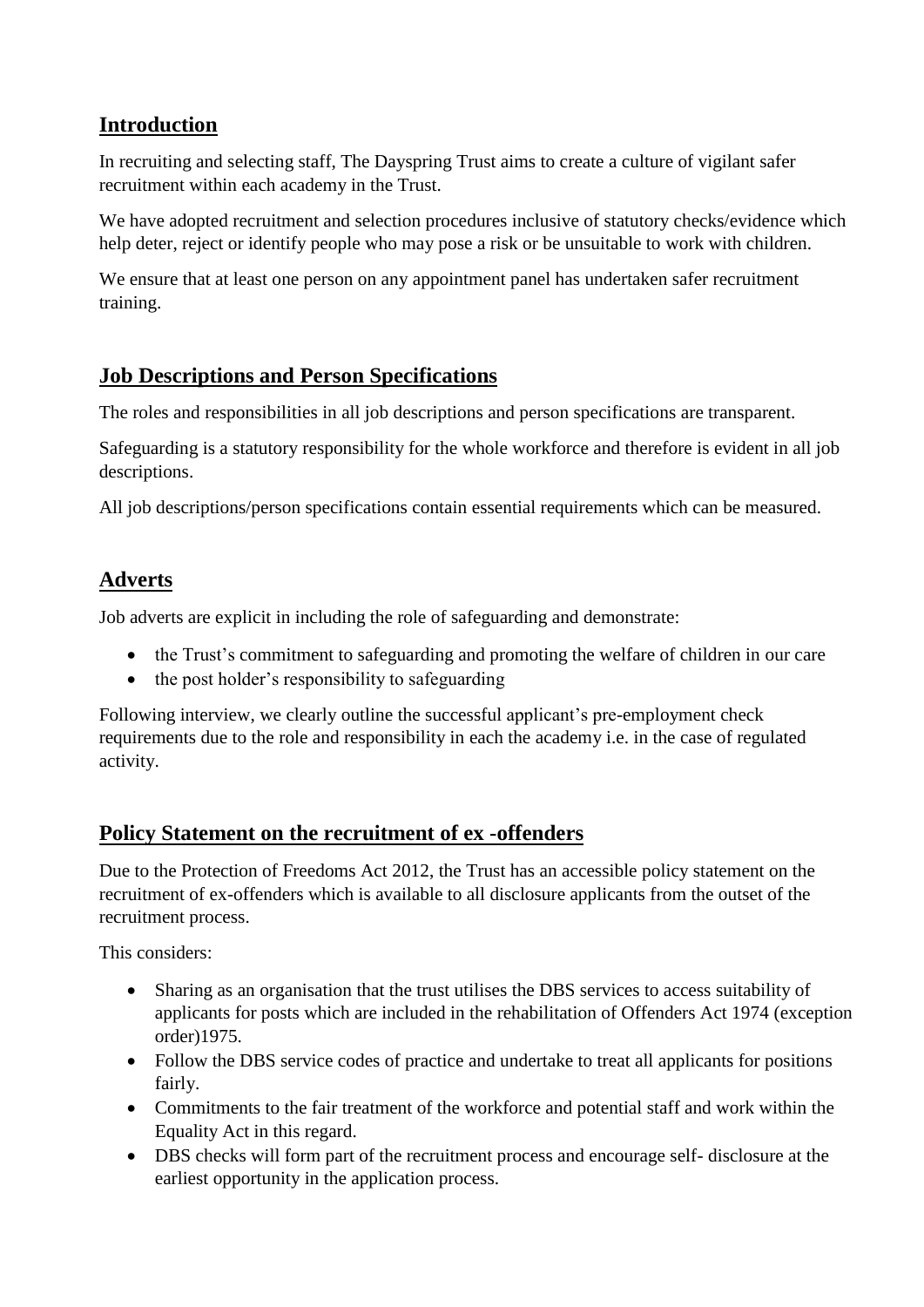• Those involved in recruitment have been suitably trained to access the relevance and circumstances of any offences in an open and measured way, seeking support from their HR provider if required in support of any decisions about appointments.

## **Application Packs**

The importance of safeguarding and promoting the welfare of children is paramount to the Trust and is evident, promoted and embedded across all process in recruitment in order to deter unsuitable candidates.

Our application packs include:

- Application form –standardised template inclusive of all self –declaration elements for the role if it involves contact with children/vulnerable adults and are exempt from the rehabilitation of offenders Act 1974. Also demonstrated is how any confidential disclosures will be handled (in marked envelope or sent separately.)
- Advice to candidates that CVs are not accepted, as application form completion is mandatory or best practice.
- Job description Person specifications- highlighting essential requirements.
- Recruitment of ex -offender policy statement if post requires this.

#### **References**

These are requested prior to the interview for all shortlisted candidates so that any anomalies can be explored further with the referee or/and candidate at the interview.

A standardised reference request form is used.

Two references are requested – one from the last employer and one from the last position a candidate has worked in (particularly if they have previously worked with children.)

References are scrutinised by the interview panel – to see any discrepancies and clarify with referee or candidate.

References requested will ask specific questions about the suitability of the applicant to work with children.

#### **Interview**

Interview panels include at least one member who has received safer recruitment training and has the authority to appoint.

Interviews may take the form of many components:

- informal discussion
- pupil voice discussion
- written task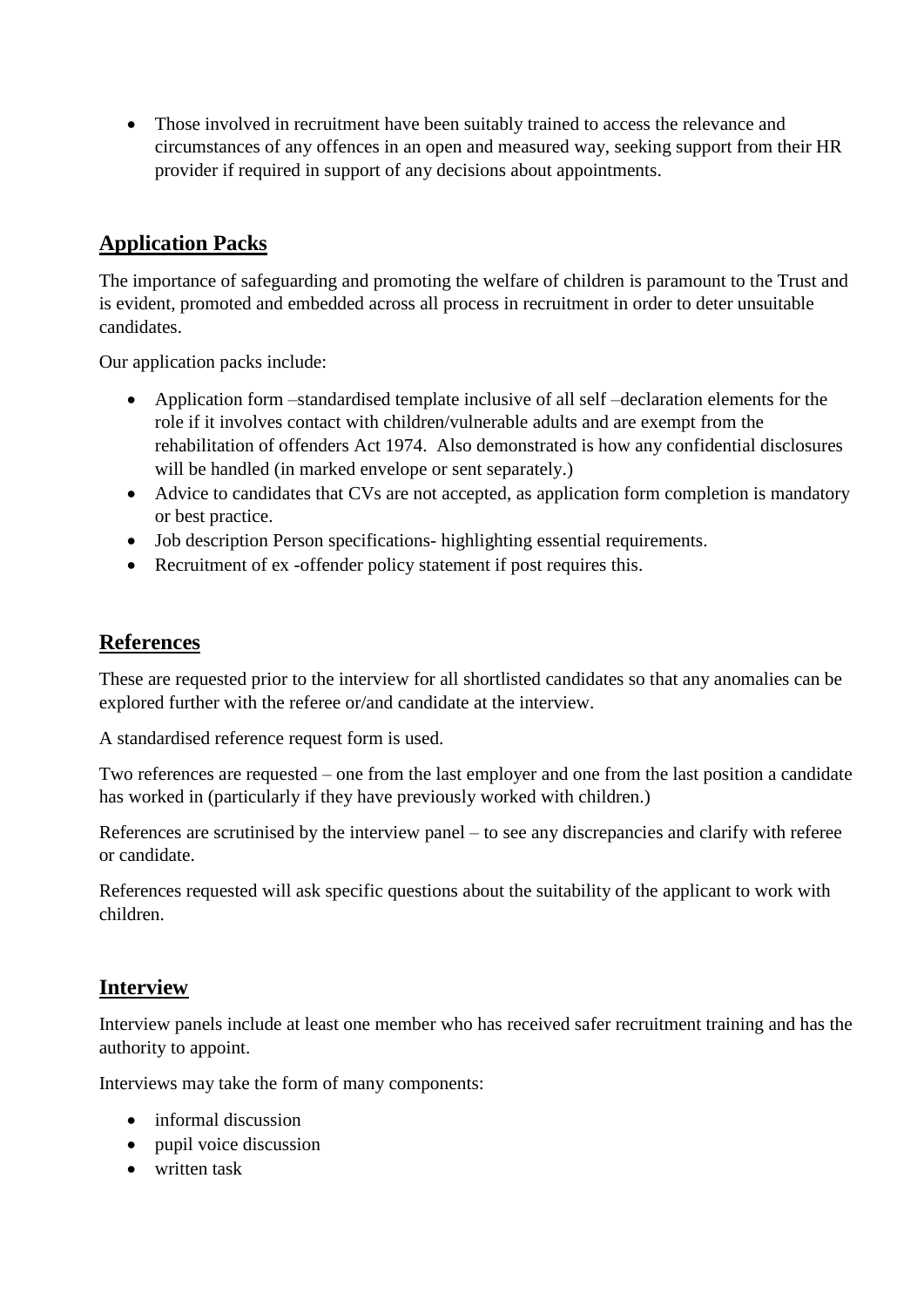$\bullet$  teaching task

These are always followed by a formal face to face interview and include the same individuals who have been part of the whole recruitment and selection process.

The interview process allows time for all information to be scrutinised. Any additional questions posed to verify those gaps or discrepancies are recorded.

Questions may be asked for all candidates to explore candidates' views and expectations in relation to working with children (motives /attitudes.)

The interview brings all the processes together to enable the panel to make an informed choice on who is the best candidate for the role.

#### **Pre-employment checks and Single Central Record**

The offer of employment made by the panel is always **conditional** on satisfactory pre- employment checks which include the following where relevant:

- \* Verification identity
- \* Qualifications- inclusive of prohibitive order check –employer access online
- References
- \* Establish right to work in the UK
- Medical clearances –fit to work
- Individuals who have worked outside UK additional checks
- Section 128 check to ensure that candidates taking up a management position are not subject to prohibition

Disclosure and Barring Service checks – verification of original DBS certificate, copies are not required but if a school/academy chooses to retain a copy it should not be for more than 6 months Permission from candidate sought –see DBS code of practice and Data Protection Act. A Barred list check should be completed relevant to job role.

Disqualification by association

\*\* should be completed on the day of interview as candidates are requested to bring documentation to interview for verification. Additional verification will be carried out for the successful candidate – copying of qualifications and ID verification for example.

## **Existing Staff**

If we have concerns about an existing member of staff's suitability to work with children, we will carry out all the relevant checks as if the individual was a new member of staff.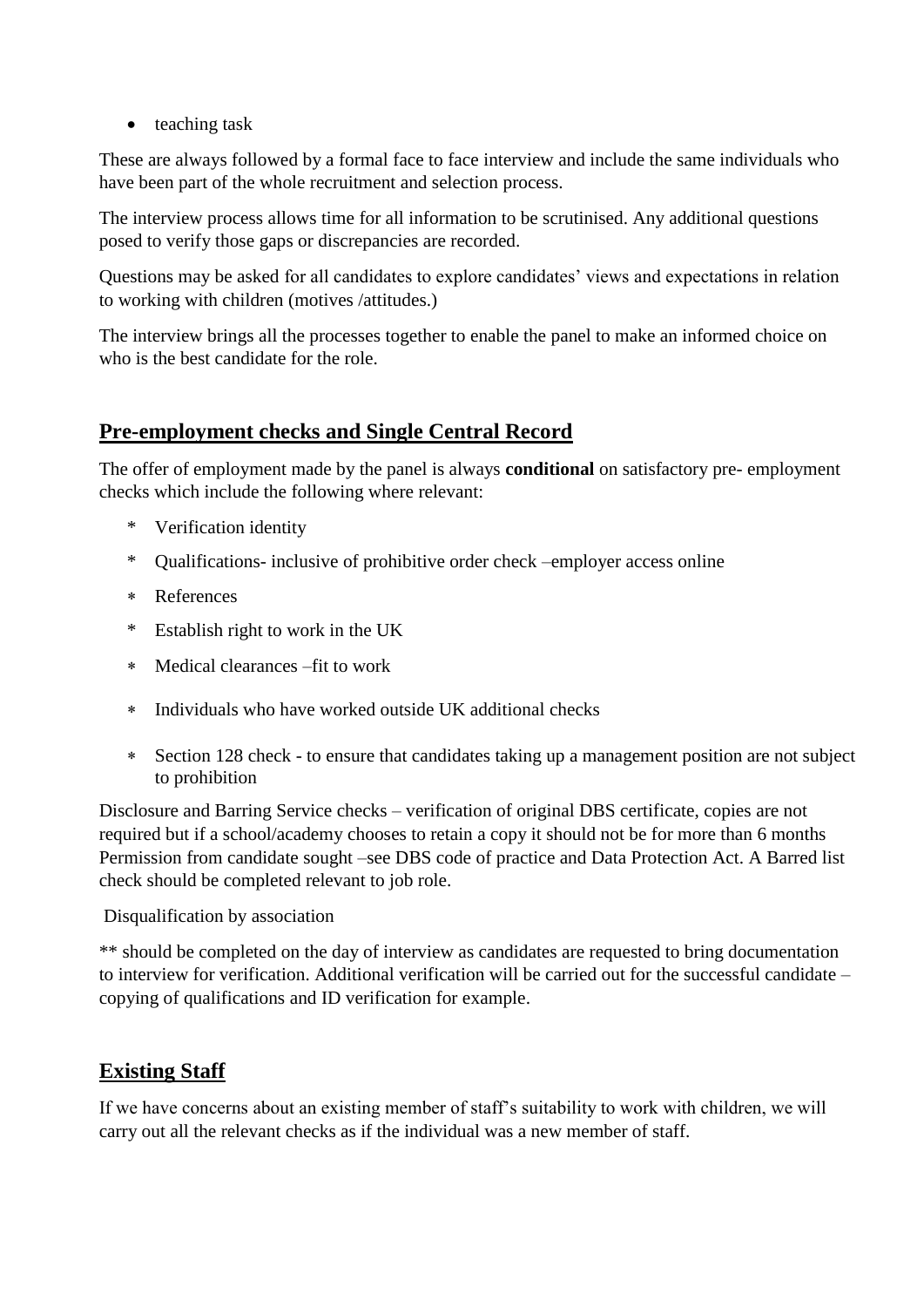#### **Trustees**

All Directors and local academy council members will have an enhanced DBS check.

The ESFA will undertake suitability checks on any newly appointed Chair of the Board as set out in the Keeping Children Safe in Education 2020.

## **Volunteers**

Safer recruitment and selection processes apply to the whole workforce paid or unpaid within the Trust.

All volunteers are subject to the appropriate level of check for the role they are undertaking within the academy. New supervised volunteers should obtain a DBS enhanced check with no check with barred list. For existing supervised volunteers there is no requirement to obtain an enhanced check but one may be requested as considered necessary. A barred list check cannot be obtained.

Under no circumstance will a volunteer in respect of whom no checks have been carried out be allowed to work unsupervised or engage in regulatory activity.

## **Contractors**

All contractors are subject to the appropriate level of check for the role they are undertaking at any of the academies within the Trust.

Under no circumstance is a contractor in respect of whom no checks have been carried be allowed to work unsupervised or engage in regulatory activity.

## **Agency and Third -party staff**

Written notifications must be received and verified of the checks which the organisation who employs the individual have carried out.

All agency staff will have their identity verified upon arrival to take up position.

## **Trainee/students**

Written notification of the checks carried out by the initial teacher training provider must be received and verified.

Initial teacher training salaried by the academy are classed as being part of our workforce and all safer recruitment and selection practices apply.

## **Workforce induction**